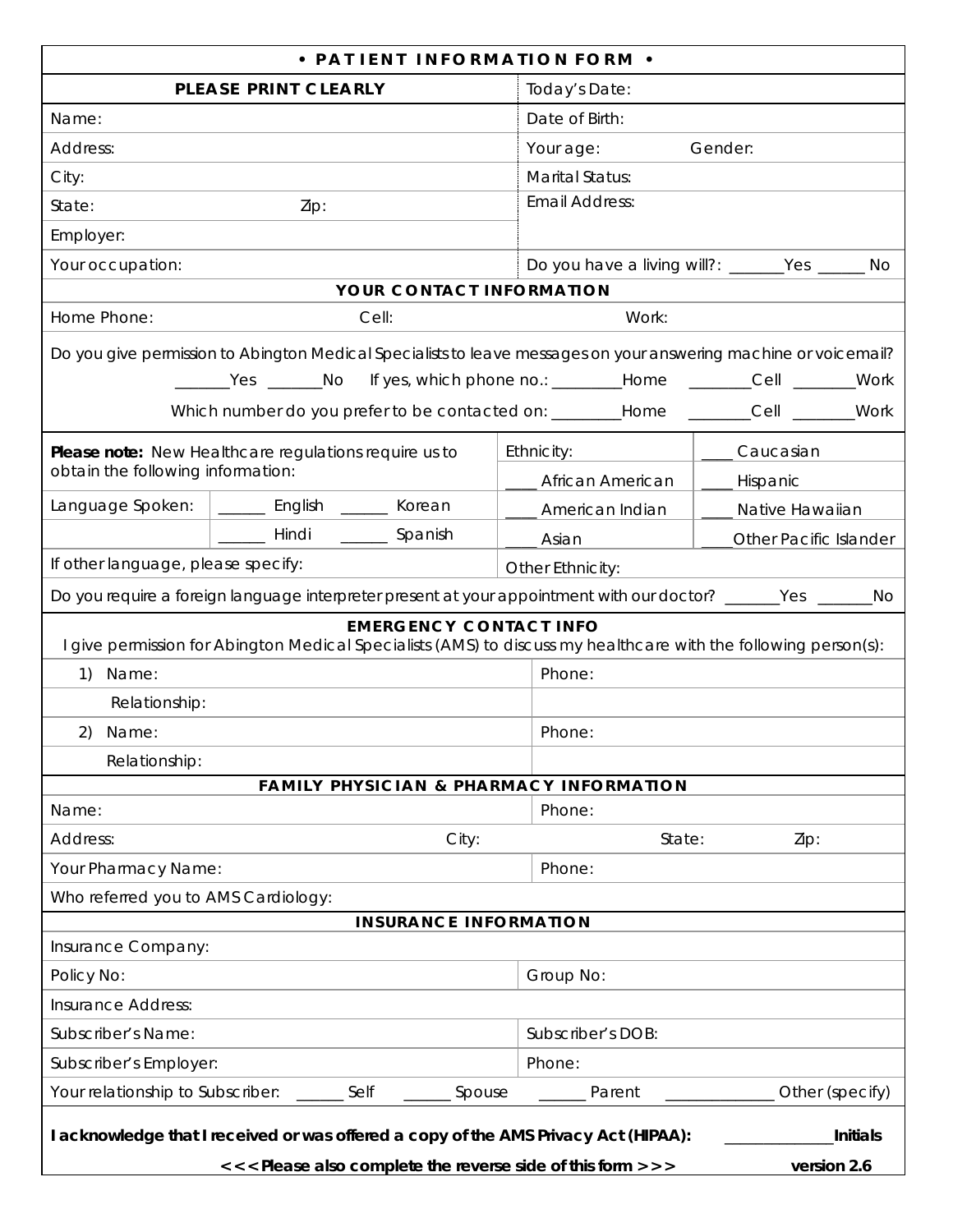## **ALL NEW AMS PATIENTS FILL OUT THIS SECTION:**

I authorize any holder of medical or other information about me to release this information to my insurance company, its intermediaries or carriers, to my attorney or to another physician's office.

I hereby authorize direct payment of medical and/or surgical benefits, to include major medical benefits to which I am entitled, Medicare, private insurance, and any other health plan to Abington Medical Specialists.

I also permit a copy of this authorization to be used in place of the original. This assignment will remain in effect until revoked by me in writing.

I understand that, as these services were performed for me or my legal dependent, I am financially responsible for all charges, whether or not paid by insurance.

**\*** \_\_\_\_\_\_\_\_\_\_\_\_\_\_\_\_\_\_\_\_\_\_\_\_\_\_\_\_\_\_\_\_\_\_\_\_\_\_\_\_\_\_\_\_\_\_\_\_\_\_\_ \_\_\_\_\_\_\_\_\_\_\_\_\_\_\_\_\_\_\_\_\_\_\_\_\_\_

Signature of patient or responsible party **Date** 

## **MEDICARE PATIENTS ONLY, FILL OUT THIS SECTION:**

I request that payment of authorized Medicare benefits be made to me or on my behalf to Abington Medical Specialists for any services furnished to me by Abington Medical Specialists. I authorize any holder of medical or other information about me to release to the Health Care Financing Administration and its agents any information needed to determine these benefits for related services.

```
* ___________________________________________________ __________________________
```
Signature of Medicare Patient **Date** Date

I request that payment of authorized Medicare Supplemental benefits be made to either me or on my behalf to Abington Medical Specialists for any services furnished me by that physician/supplier. I authorize any holder of Medicare information about me to release to example the state of the state of the state of the state of the state of the state of the state of the state of the state of the state of the state of the state of the state of t needed to determine these benefits payable for related services.

| Medicare Beneficiary Signature | Date |  |
|--------------------------------|------|--|

#### **In compliance with Medicare regulation, we ask that you answer the following questions:**

| Do you or your spouse work for a company that provides you with health insurance?                             | $\rule{1em}{0.15mm}$ yes no |                             |
|---------------------------------------------------------------------------------------------------------------|-----------------------------|-----------------------------|
| Are you entitled to Medicare because of disability or End Stage Renal Disease?                                |                             |                             |
| Is the illness or injury the result of an automobile accident or other injury?                                |                             |                             |
| Has treatment for the accident or illness been authorized by the Veteran's Administration? _____ yes _____ no |                             |                             |
| Are you entitled to any benefits under the Federal Black Lung Program?                                        |                             | $\rule{1em}{0.15mm}$ yes no |
| I certify that this information is true and complete to the best of my knowledge.                             |                             |                             |

**\*** \_\_\_\_\_\_\_\_\_\_\_\_\_\_\_\_\_\_\_\_\_\_\_\_\_\_\_\_\_\_\_\_\_\_\_\_\_\_\_\_\_\_\_\_\_\_\_\_\_\_\_ \_\_\_\_\_\_\_\_\_\_\_\_\_\_\_\_\_\_\_\_\_\_\_\_\_\_

Signature Date Date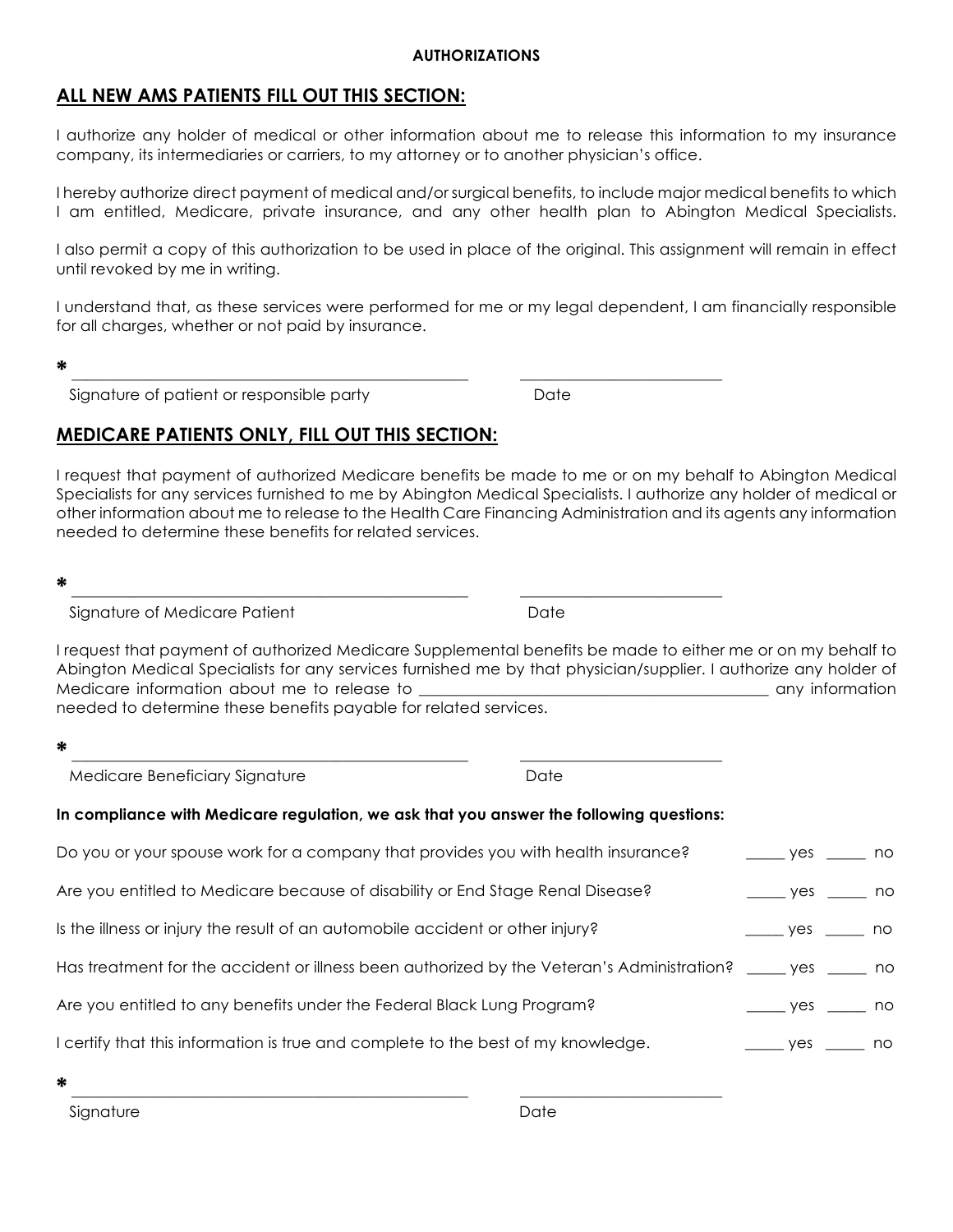# **CARDIOVASCULAR HEALTH QUESTIONNAIRE**

|                                                                                                                |                                                                                                                                  |                     |                                  |                                               |                                  | Today's Date: _______________  |
|----------------------------------------------------------------------------------------------------------------|----------------------------------------------------------------------------------------------------------------------------------|---------------------|----------------------------------|-----------------------------------------------|----------------------------------|--------------------------------|
| Name: 1988 - 1988 - 1988 - 1988 - 1988 - 1988 - 1988 - 1988 - 1988 - 1988 - 1988 - 1988 - 1988 - 1988 - 1988 - |                                                                                                                                  |                     |                                  |                                               | Date of Birth: _________________ |                                |
|                                                                                                                |                                                                                                                                  |                     | Smoking History: _______________ |                                               |                                  |                                |
|                                                                                                                |                                                                                                                                  |                     |                                  |                                               |                                  |                                |
|                                                                                                                |                                                                                                                                  |                     |                                  |                                               |                                  |                                |
| Please list current medications, including<br>any vitamins & supplements:                                      |                                                                                                                                  |                     |                                  | Previous Surgery: (list operations and dates) |                                  |                                |
|                                                                                                                | <u> 1999 - Johann John Stein, fransk politik (f. 1989)</u><br><u> 1989 - Andrea Stadt British, amerikan berlindar (h. 1989).</u> |                     |                                  |                                               |                                  |                                |
| <b>Family History:</b><br>Father                                                                               | Living                                                                                                                           | Deceased            |                                  | Cause of Death                                |                                  | <b>Illnesses</b>               |
| Mother<br><b>Brothers</b><br><b>Sisters</b>                                                                    |                                                                                                                                  |                     |                                  |                                               |                                  |                                |
|                                                                                                                | Do you have any of the following?                                                                                                |                     | Yes                              | No                                            |                                  | If yes, for how long?          |
|                                                                                                                | Chest Pain: ____ at rest or ____ with exercise                                                                                   |                     |                                  |                                               |                                  |                                |
|                                                                                                                |                                                                                                                                  | Shortness of Breath |                                  |                                               |                                  |                                |
|                                                                                                                | Diabetes (or abnormal blood sugar)                                                                                               |                     |                                  |                                               |                                  |                                |
|                                                                                                                | Increased or abnormal blood pressure                                                                                             |                     |                                  |                                               |                                  |                                |
|                                                                                                                | Swelling of the Legs or Feet                                                                                                     |                     |                                  |                                               |                                  |                                |
|                                                                                                                | Pain in the Calves when Walking                                                                                                  |                     |                                  |                                               |                                  |                                |
|                                                                                                                |                                                                                                                                  | <b>Heart Murmur</b> |                                  |                                               |                                  |                                |
|                                                                                                                | <b>History of Rheumatic Fever</b>                                                                                                |                     |                                  |                                               |                                  |                                |
| Palpitations (skipped heart beats or "rapid heart action")                                                     |                                                                                                                                  |                     |                                  |                                               |                                  |                                |
|                                                                                                                | Passing out or Black-out Spells                                                                                                  |                     |                                  |                                               |                                  |                                |
|                                                                                                                | Have you ever had a "Heart Attack"?                                                                                              |                     |                                  |                                               |                                  |                                |
| Have you ever been told you had an "Abnormal EKG"?                                                             |                                                                                                                                  |                     |                                  |                                               |                                  |                                |
|                                                                                                                | <b>History of Lung Disease</b>                                                                                                   |                     |                                  |                                               |                                  |                                |
| History of Bleeding Disorder or Internal Bleeding                                                              |                                                                                                                                  |                     |                                  |                                               |                                  |                                |
| Do you have an inserted device like an ICD, pacemaker                                                          | or defibrillator? If so, please indicate brand:                                                                                  |                     | _____ St. Jude                   | <b>Boston Scientific</b>                      |                                  | _Medtronic<br><b>Biotronic</b> |
| What single complaint bothers you the most?<br>(Please use reverse side or below if more room is needed)       |                                                                                                                                  |                     |                                  |                                               |                                  |                                |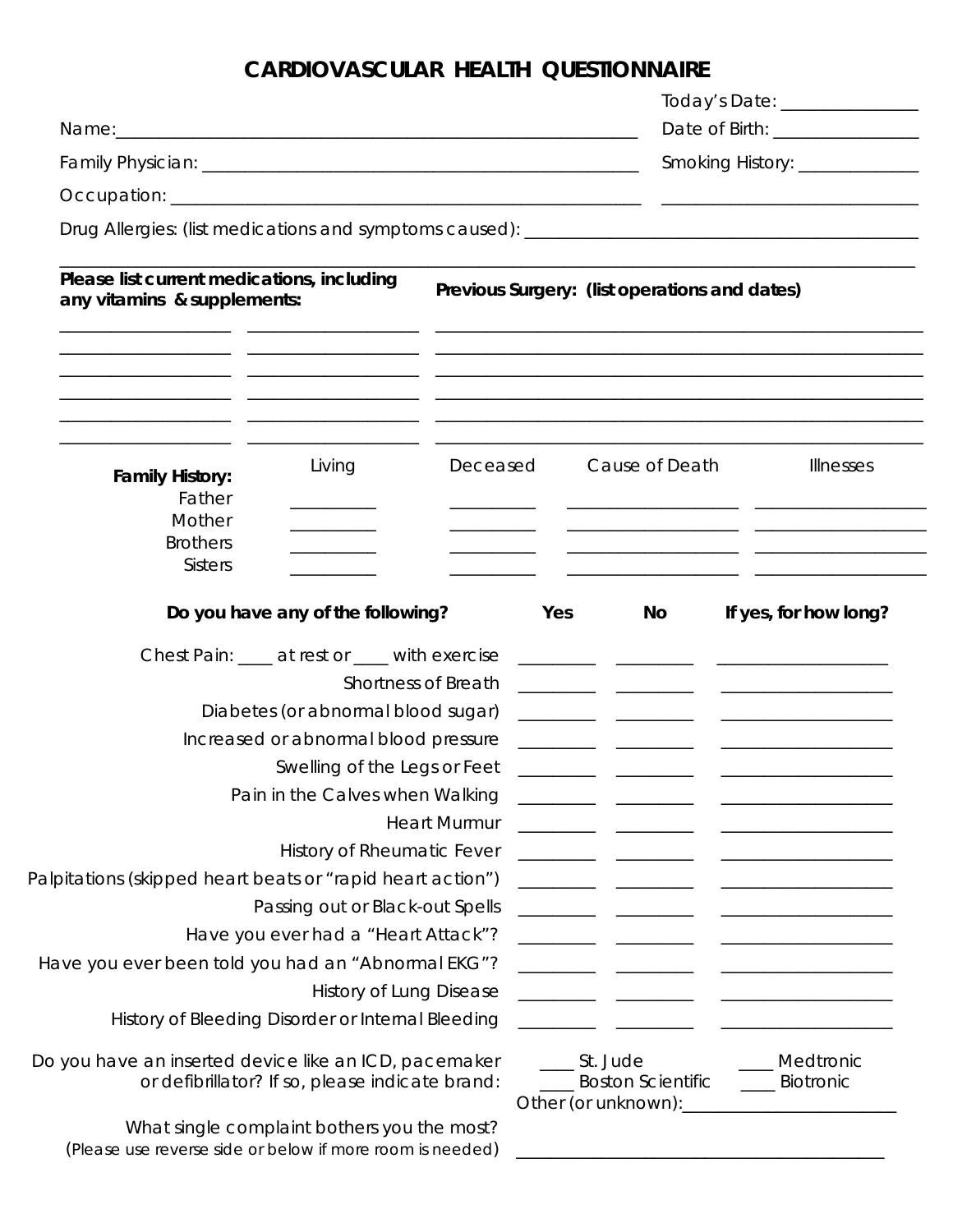| <b>AMS Cardiology</b>                                                                 |  |
|---------------------------------------------------------------------------------------|--|
| www.amscardiology.com · 215.517.1000                                                  |  |
| <b>Record Request Form from AMS Cardiology</b>                                        |  |
| Medical Record Fax Line: 215-376-1705                                                 |  |
| Please Print:                                                                         |  |
| (patient name)                                                                        |  |
|                                                                                       |  |
| (name of doctor)                                                                      |  |
| send copies of the following records pertaining to my health care:                    |  |
| (Important: please initial the line in front of each item you would like to be sent*) |  |
| 1. Office notes and related reports including any hospital summaries / data           |  |
| 2. Communications in my records from other physicians, including consultants.         |  |
| 3. List any specific items to be sent that are not covered by items 1 & 2:            |  |
|                                                                                       |  |
|                                                                                       |  |
| List any items that should NOT be sent, if applicable: _________________________      |  |
|                                                                                       |  |
| Send Records to:                                                                      |  |
|                                                                                       |  |
|                                                                                       |  |
|                                                                                       |  |
|                                                                                       |  |
|                                                                                       |  |
| <del>■ T</del> Date of Birth:                                                         |  |
|                                                                                       |  |
| *without initials, only data included in item #1 will be sent                         |  |
| AMS Cardiology Main Office · 118 Welsh Road, Unit B · Horsham, PA 19044               |  |
| Levy Medical Plaza · 1235 Old York Road, Suite #110 · Abington, PA 19001              |  |

Montgomeryville Office · 1010 Horsham Road · Suite #214 · North Wales, PA 19454

Stein Medical Office Bldg. • 205 Newtown Road, Suite #216 • Warminster, PA 18974